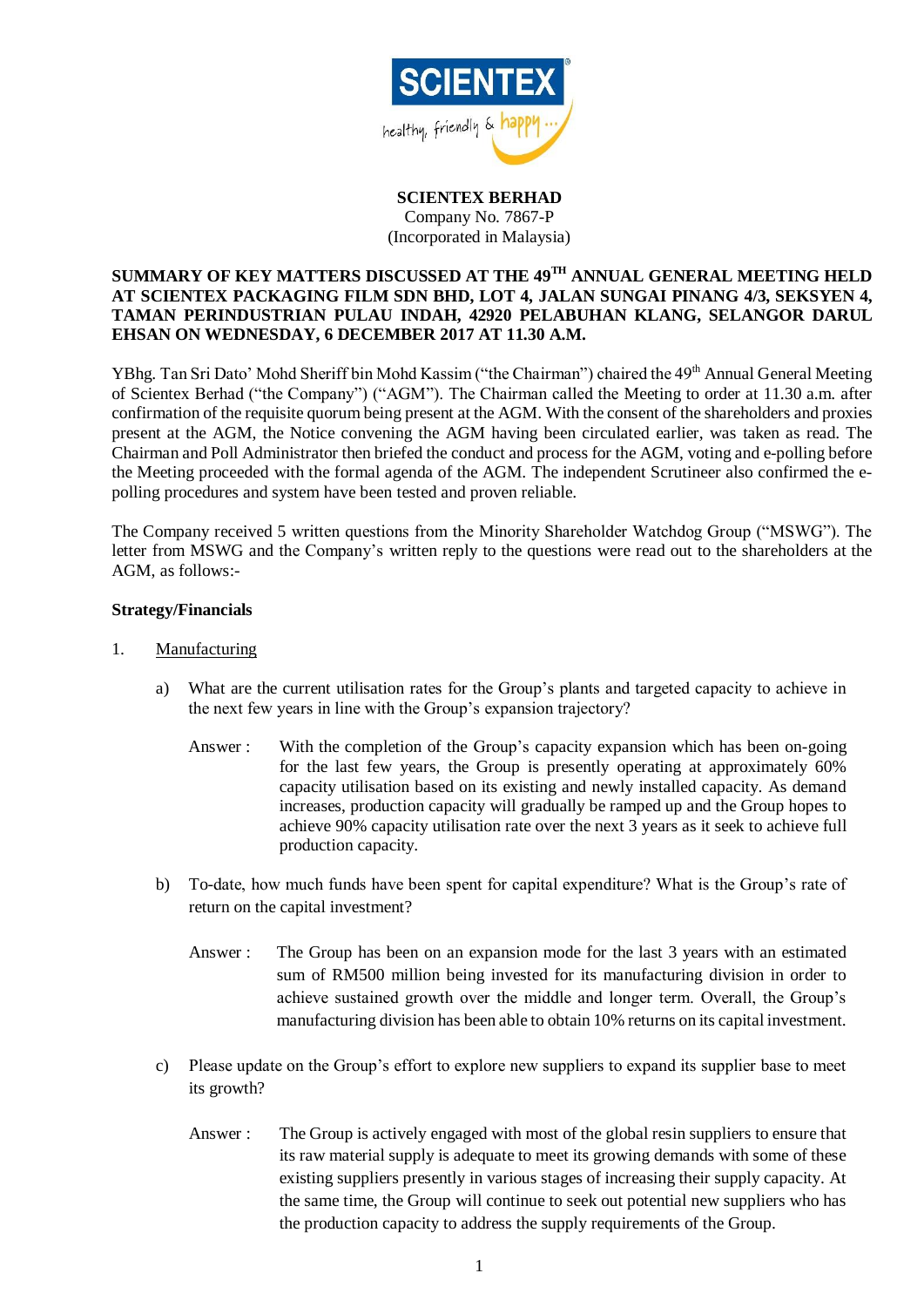- d) Please brief shareholders on the aggressive marketing stance launched by the Group, its budgeted costs as well as the current achievements.
	- Answer : Global demand for packaging products remains on an uptrend and the Group will continue to tap on global demand and expand its markets in both existing and new markets globally. The Group is also jointly collaborating with its multinational buyers to develop new products and or to improve on its existing products through research and development as it develops customized products and seeks to penetrate new market segments for its diverse range of products. As such, marketing costs will correlate with the pace of its sales growth.

## 2. Property Development

As reported, the Group remains cautious on its property development business as uncertainties continue to prevail in the domestic and global economies.

- a) What is the Group's view of the latest restriction by the Ministry of Finance on the supplying commercial, industrial and prospects of high end project? Is there any impact on the Group's future plan?
	- Answer : For the Group, the current action of the Government has little and or minimal impact on the Group as it remains focused on affordable homes where demand remains resilient and strong. The Group will continue to focus in this category for the foreseeable future.
- b) What are the current take-up rates for Pasir Gudang and Scientex Klebang?
	- Answer : The Group's take-up rate for projects in Pasir Gudang is approximately 90% tilldate. As for Scientex Klebang and Scientex Meru located in Ipoh which forms part of its first project outside Johor and Melaka, it has seen an overall take up rate of 80%.
- 3. What were the reasons for sharp increase in other expenses by 161% from RM4.2 million in FY2016 to RM11.0 million in FY2017?
	- Answer : The increase is attributable to the recording of both realized and unrealized foreign exchange losses incurred due to the strengthening of the United States Dollar from RM4.08 to RM4.28 vis-à-vis Ringgit Malaysia based on the closing rates for FY2016 and FY2017 respectively.

## **Corporate Governance**

1. Long Serving Independent Non-Executive Directors

MSWG noted that 2 out of 5 Independent Non-Executive Directors (INEDs) have served on the Board for more than 9 years.

MSWG hope the Board would look into the Succession Planning taking cognisance of the requirements under Practice 4.2 of the Malaysian Corporate Governance Code 2017 relating to Independent Directors who have served the Board for more than nine years.

Answer : The Board does not set any limit on the tenure that the independent directors can serve on the Board. The Board recognizes that the skills and wealth of experience that the independent directors can bring to the Board are highly valued and there are significant advantages to be gained from long serving directors who provide invaluable insight and possess in-depth knowledge of the Group's affairs. The Board is of the opinion that the current Board of Directors, with its long serving independent directors and the admission of Dato' Noorizah Binti Hj Abd Hamid in November 2016 and Mr Wong Chin Mun recently in October this year, consists of a good mix of skills, knowledge,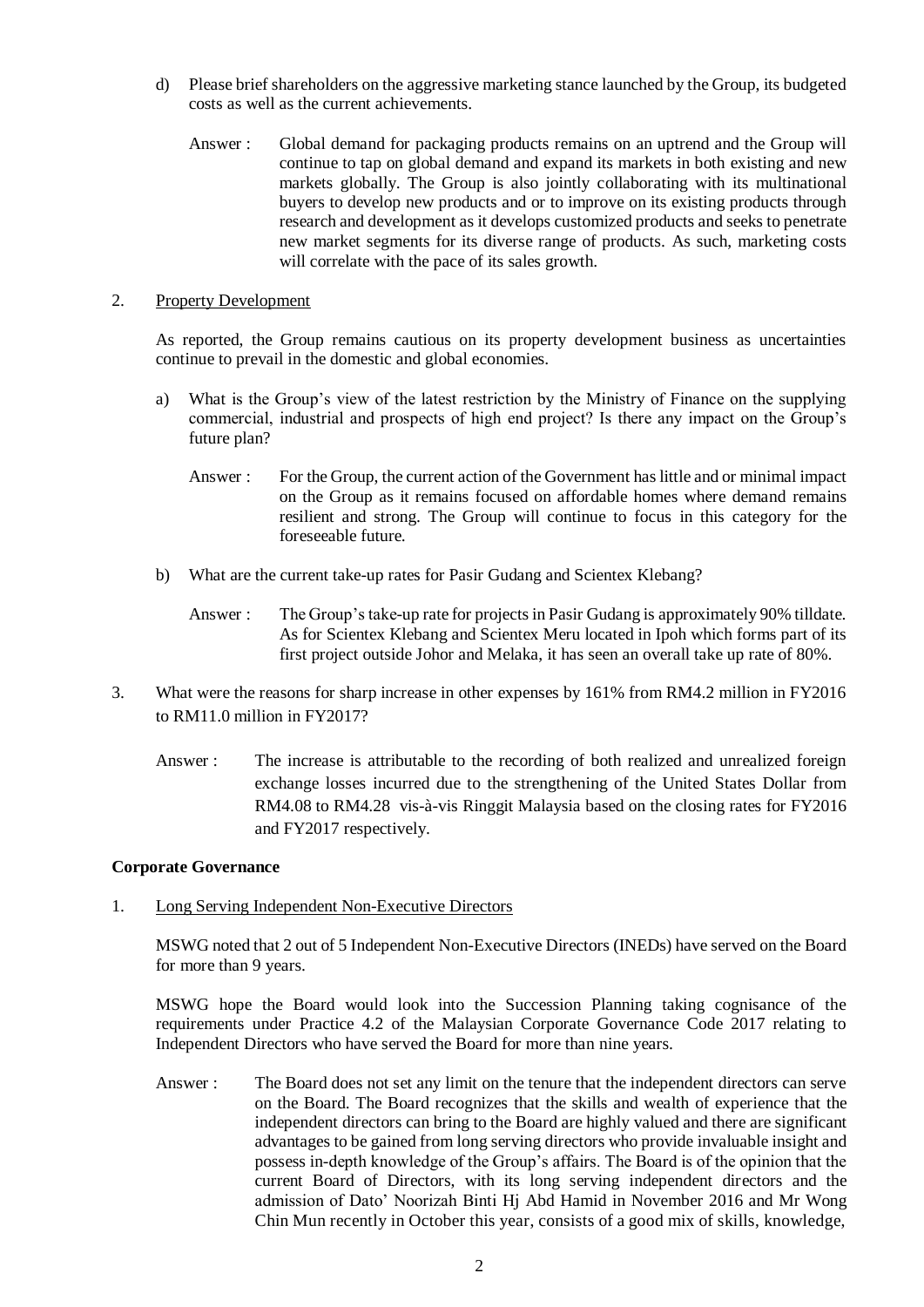competency and experience that is required for the continuous growth of the Group. The Board further assures that the Nomination and Remuneration Committee will continue to play its role to assess the effectiveness of the Board and independent of all independent directors and review the performance of all directors as and when required and ensuring full compliance with the Main Market Listing Requirements of Bursa Malaysia Securities Berhad.

2. Chapter 9, Paragraph 9.21(2) of the Main Market Listing Requirements requires companies to publish the summary of key matters discussed at the AGMs onto the companies' website.

However, we noted that the Company did not publish the summary of the key matters discussed at the previous year AGM.

Answer: The Group has fully complied with the requirements of Chapter 9, Paragraph 9.21(2) of the Main Market Listing Requirements and the key summary of the last AGM has been published after the AGM under the investor relations section of the Group's website which is accessible to the public at all times.

On behalf of the Board, the Chairman thanked MSWG for raising the questions in the interest of all parties.

In additional to the questions from MSWG, some shareholders raised questions on the following key matters, to which the Chairman and Managing Director of the Company provided the necessary explanation and answers:-

- 1. As for the benefits of the Proposed Dividend Reinvestment Plan ("Proposed DRP") to shareholders, the reply was that the Proposed DRP will provide flexibility to shareholders of the Company to meet their investment objective as they would have the option to receive the proposed single tier final dividend of RM0.10 for the financial year ended 31 July 2017 in cash or elect to reinvest such dividend into the Company's shares ("First DRP") at a discount of up to 10% of the 5-day volume weighted average market price of the Company's shares immediately prior to the price-fixing date which will be determined by the Board of Directors of the Company ("the Board") in due course. The subscription of such new shares will be free from any brokerage fees and other related transaction costs, subject to the Proposed DRP being approved by the shareholders of the Company at the Extraordinary General Meeting ("EGM") to be held immediately preceding the AGM.
- 2. The impact of the Proposed DRP on the issued share capital, to which it was replied that there was no immediate material effect on the issued share capital of the Company until such time when new shares were issued pursuant to the Proposed DRP. However, the issued share capital of the Company will be increased progressively pursuant to any exercise by the shareholders of the Company of the reinvestment option whenever it was made available by the Board. Upon implementation of the Proposed DRP, the total new shares to be issued pursuant to the First DRP will amount to approximately 1% of the total issued share capital of the Company assuming all shareholders fully reinvest their entitled dividends into new ordinary shares of the Company pursuant to the First DRP.
- 3. In relation to the implementation of the Proposed DRP on any subsequent dividends to be declared by the Company, it was replied that the Board may, at its absolute discretion, determine whether to pay such dividends in cash or to offer the shareholders the reinvestment option and where applicable, the size of the dividends that the reinvestment option applies, in the event the Proposed DRP was approved by the shareholders at the EGM. Hence, unless the Board determines that the reinvestment option will apply to a particular dividend (whether in whole or in part), all future dividends as may be declared by the Company will be paid wholly in cash to shareholders in the usual manner.
- 4. The cost of exercising the First DRP, to which it was explained that the shareholders of the Company who had elected to participate in the Proposed DRP would be requested to complete and sign the Dividend Reinvestment Form and affix a Malaysian Revenue Stamp of RM10.00 onto the Form, unless otherwise decided by the Board. Since the First DRP was in relation to a single tier dividend which was not subject to tax, there was no cost to the shareholders other than the Malaysia Revenue Stamp of RM10.00, unless otherwise provided by any statute, laws or regulations.